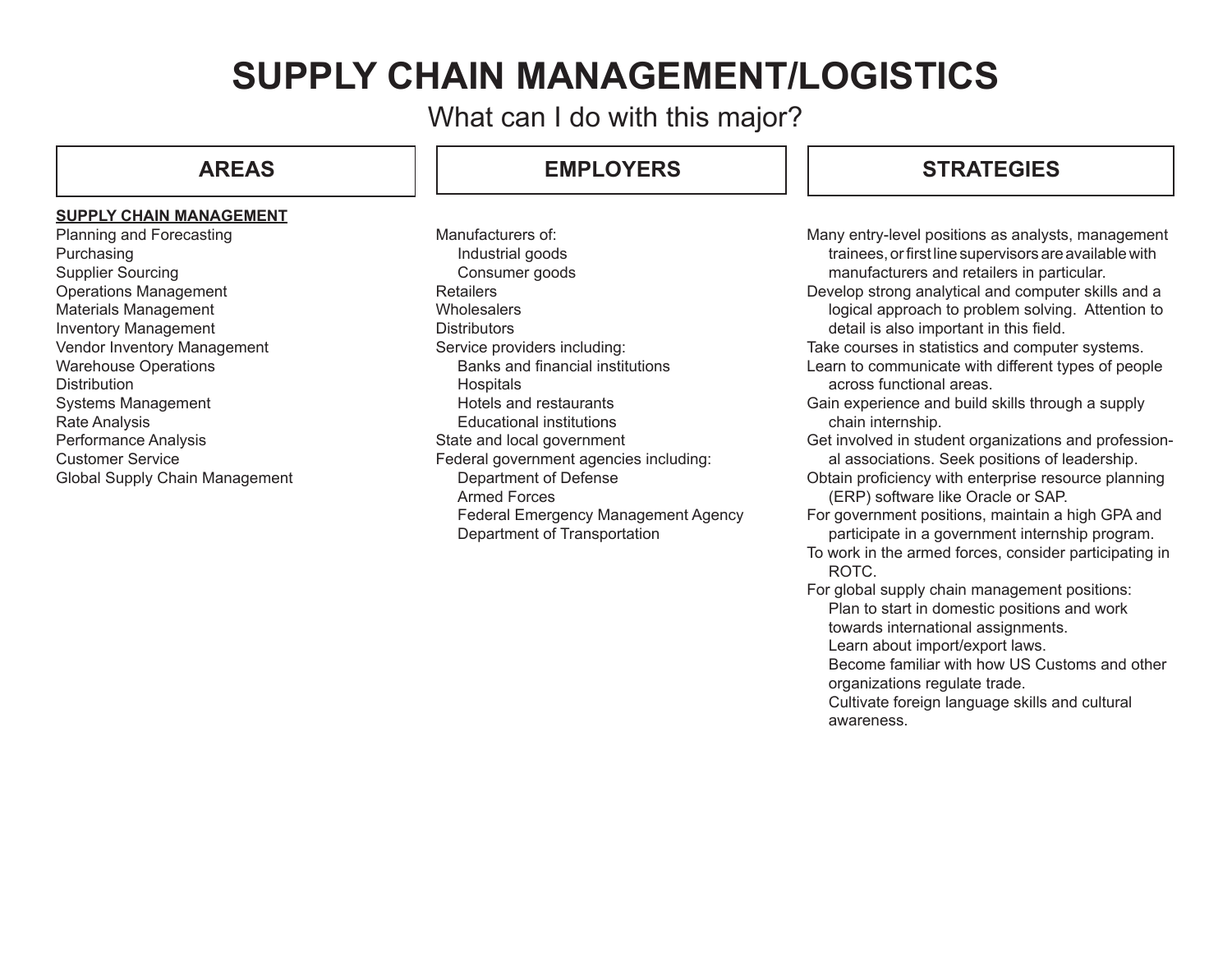#### **TRANSPORTATION/CARRIER MANAGEMENT**

Rate Analysis Pricing Sales Marketing Customer Service Account Management Systems Management Transportation Management Traffic Management **Dispatching** Fleet Management

Trucking and moving companies Air freight and air carriers Rail freight and rail carriers Ocean freight carriers Ship lines Shipping companies Transportation companies Pipeline companies

# **AREAS EMPLOYERS STRATEGIES**

Develop strong technical and analytical skills. Learn to work well and communicate with different types of people.

- Gain experience with logistics and transportation through an internship.
- Be willing to start in a hands-on position, such as a loading dock supervisor for a trucking company. This allows employees to learn the business from the bottom up.
- Become familiar with Department of Transportation regulations.

Understand that you may work long, irregular hours in this field.

### **THIRD PARTY LOGISTICS**

Analysis Demand Forecasting **Sales** Customer Service Account Management Systems Management Warehouse Operations Inventory Management Dispatching Transportation Management Freight Management

**Warehousers** Dedicated carriers Freight forwarders Third party logistics firms Gain experience through internships or summer jobs in logistics and/or sales.

- Develop negotiation, persuasion, and communication skills. Be comfortable communicating with professionals from varying backgrounds, e.g. technical or business.
- Learn to problem solve effectively and to stay calm under pressure.
- Demonstrate a high level of motivation, organization, and planning.

### **CONSULTING**

Supply chain consultants help their clients with projects including: Process Re-engineering Software Selection Information Technology Implementation Strategic Sourcing Logistics Network Design Supply Chain Optimization

Consulting firms Learn to work well on a team. Develop strong communication skills, both oral and written. Hone your presentation skills. Complete one or more internships to gain relevant experience in supply chain management. Obtain proficiency with enterprise resource planning (ERP) software like Oracle or SAP. Demonstrate critical thinking skills and creativity. New college graduates typically start in analyst positions. Earn an MBA for advancement into associate and higher positions.